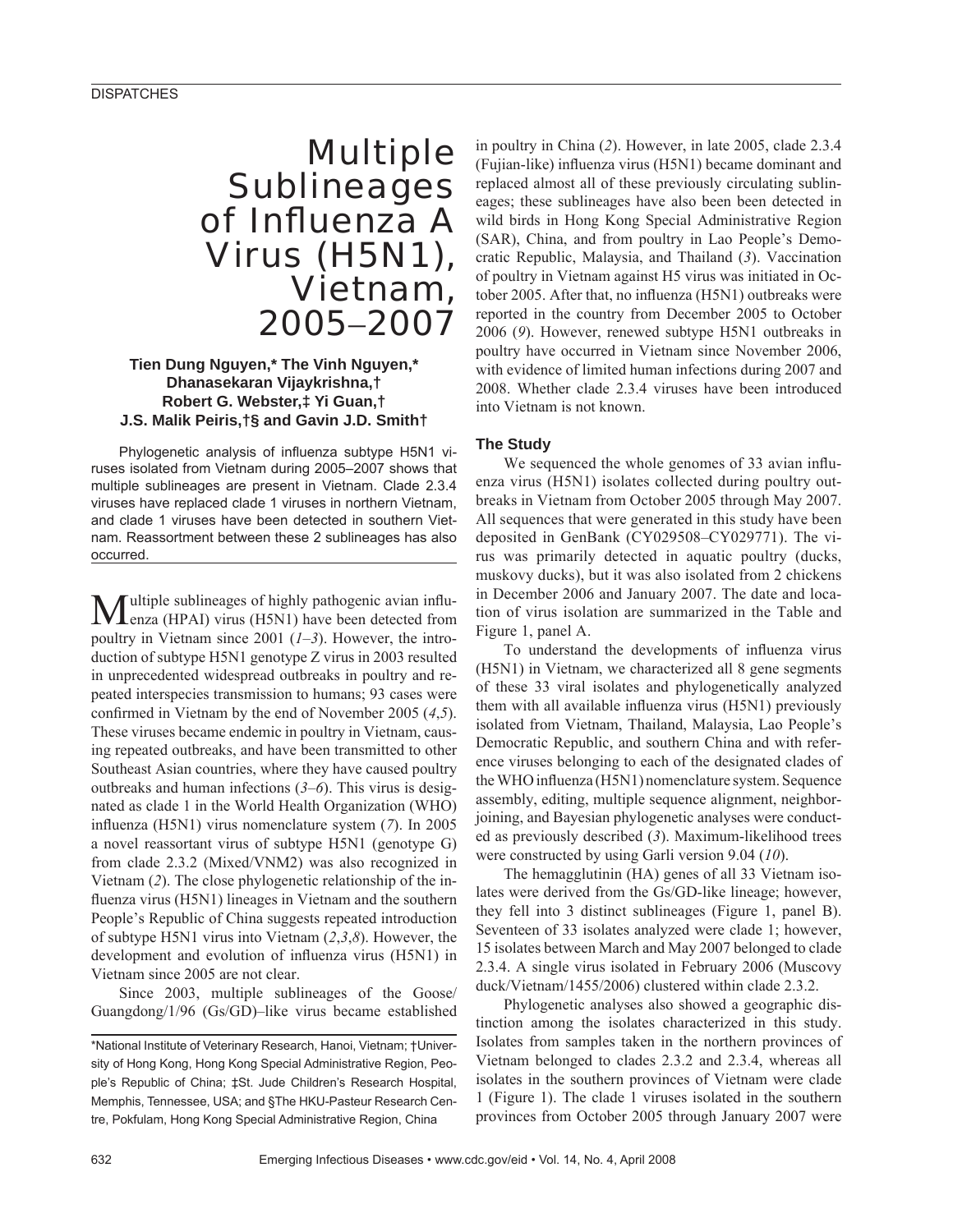#### Influenza (H5N1) Virus, Vietnam, 2005-2007

| Table. Influenza virus isolates from poultry in Vietnam, 2005-2007 |  |  |  |  |  |  |  |
|--------------------------------------------------------------------|--|--|--|--|--|--|--|
|--------------------------------------------------------------------|--|--|--|--|--|--|--|

| $1$ abic. Thirdchiza virus isolates from poultry in victimality zoos-zoon<br>Isolate* | Genotype | Date     | Province <sup>+</sup> | Sublineage <sup>+</sup> |
|---------------------------------------------------------------------------------------|----------|----------|-----------------------|-------------------------|
| Dk/VNM/1228/05                                                                        | Ζ        | 2005 Oct | Dong Thap (S)         | Clade 1                 |
| Dk/VNM/1231/05                                                                        | Z        | 2005 Nov | Soc Trang (S)         | Clade 1                 |
| Dk/VNM/1233/05                                                                        | Ζ        | 2005 Nov | An Giang (S)          | Clade 1                 |
| MusDk/VNM/1455/06                                                                     | G        | 2006 Feb | Ha Tay $(N)$          | Clade 2.3.2             |
| Dk/VNM/1469/05                                                                        | Ζ        | 2005 Nov | Vinh Long (S)         | Clade 1                 |
| Dk/VNM/1771/05                                                                        | Z        | 2005 Oct | Can Tho (S)           | Clade 1                 |
| Dk/VNM/1/07                                                                           | Z        | 2007 Jan | Ca Mau (S)            | Clade 1                 |
| Dk/VNM/2/07                                                                           | Z        | 2007 Jan | Ca Mau (S)            | Clade 1                 |
| MusDk/VNM/4/07                                                                        | Z        | 2007 Jan | Ca Mau (S)            | Clade 1                 |
| Dk/VNM/5/07                                                                           | Z        | 2007 Jan | Ca Mau (S)            | Clade 1                 |
| Dk/VNM/6/07                                                                           | Ζ        | 2007 Jan | Ca Mau (S)            | Clade 1                 |
| <b>Dk/VNM/7/07</b>                                                                    | Ζ        | 2007 Jan | Ca Mau (S)            | Clade 1                 |
| Dk/VNM/8/07                                                                           | Ζ        | 2007 Jan | Bac Lieu (S)          | Clade 1                 |
| Ck/VNM/15/07                                                                          | Z        | 2007 Jan | Soc Trang (S)         | Clade 1                 |
| Dk/VNM/18/07                                                                          | Z        | 2007 Jan | Kien Giang (S)        | Clade 1                 |
| Ck/VNM/29/07                                                                          | Z        | 2006 Dec | Hau Giang (S)         | Clade 1                 |
| MusDk/VNM/33/07                                                                       | Z        | 2007 Jan | Ca Mau (S)            | Clade 1                 |
| Dk/VNM/34/07                                                                          | Z        | 2007 Jan | Can Tho (S)           | Clade 1                 |
| Dk/VNM/37/07                                                                          | Z        | 2007 Mar | Lai Chau (N)          | Clade 2.3.4             |
| Dk/VNM/38/07                                                                          | Ζ        | 2007 Mar | Hai Duong (N)         | Clade 2.3.4             |
| MusDk/VNM/39/07                                                                       | Z        | 2007 Mar | Hanoi (N)             | Clade 2.3.4             |
| MusDk/VNM/41/07                                                                       | Z        | 2007 Mar | Hanoi (N)             | Clade 2.3.4             |
| Dk/VNM/43/07                                                                          | Z        | 2007 Apr | Ha Tay (N)            | Clade 2.3.4             |
| MusDk/VNM/48/07                                                                       | Z        | 2007 May | Hanoi (N)             | Clade 2.3.4             |
| MusDk/VNM/49/07                                                                       | Z        | 2007 Apr | Hanoi (N)             | Clade 2.3.4             |
| Dk/VNM/50/07                                                                          | Z        | 2007 May | Hanoi (N)             | Clade 2.3.4             |
| MusDk/VNM/51/07                                                                       | Z        | 2007 Apr | Ha Nam (N)            | Clade 2.3.4             |
| Dk/VNM/52/07                                                                          | Z        | 2007 May | Phu Tho (N)           | Clade 2.3.4             |
| Dk/VNM/53/07                                                                          | Ζ        | 2007 May | Nghe An (N)           | Clade 2.3.4             |
| MusDk/VNM/54/07                                                                       | Ζ        | 2007 May | Hanoi (N)             | Clade 2.3.4             |
| Dk/VNM/55/07                                                                          | Z        | 2007 May | Hanoi (N)             | Clade 2.3.4             |
| MusDk/VNM/56/07                                                                       | Z        | 2007 May | Hanoi (N)             | Clade 2.3.4             |
| MusDk/VNM/57/07                                                                       | Ζ        | 2007 Apr | Hanoi (N)             | Clade 2.3.4             |

\*Ck, chicken; Dk, duck; MusDk, muscovy duck; VNM, Vietnam.

†The letters S and N denote southern Vietnam and northern Vietnam, respectively. ‡Based on the World Health Organization influenza (H5N1) nomenclature system (*7)*.

most closely related to viral isolates from poultry in Cambodia in the same period. When one considers the shared land border between Cambodia and southern Vietnam, the close relatedness of these viruses is reasonable. Two of the human influenza (H5N1) cases that were detected from Cambodia were located near the Vietnam-Cambodia border region (*11*). The genetic similarity of strains of influenza virus (H5N1) in Cambodia and southern Vietnam have been observed since 2004 (*4*).

The clade 2.3.2 and clade 2.3.4 viruses isolated from northern Vietnam were most closely related to virus isolated from poultry in Guangxi, China (Figure 1, panel B). Because Guangxi shares a border with Vietnam and trade is extensive between those regions, these viruses were most likely introduced into northern Vietnam through poultry trade. However, the clade 2.3.4 viruses from Vietnam do not form a monophyletic group within clade 2.3.4. Therefore, unlike the single introduction of clade 1 viruses in 2003 (*4*), these results raise the possibility

of multiple introductions of the clade 2.3.4 viruses into northern Vietnam.

Phylogenetic analyses of the neuraminidase gene and all internal gene segments (data not shown) show that while most of the isolates were genotype Z viruses, they also formed distinct groups that were broadly similar to the evolutionary relationships seen in the HA tree. Duck/Vietnam/37/2007, which belongs to clade 2.3.4, shared the internal gene constellation of clade 1 viruses (Figure 2), providing evidence for cocirculation of these virus groups and evidence of reassortment between different sublineages within Vietnam influenza (H5N1) isolates. A single influenza (H5N1) genotype G virus (Muscovy duck/ Vietnam/1455/2006) was also identified in February 2006, which indicates that genotype G viruses may be persistent in poultry in Vietnam (Figure 2). These results confirm that the genetic diversity of strains of influenza virus (H5N1) in Vietnam is similar to that in southern China during the same period (*3*).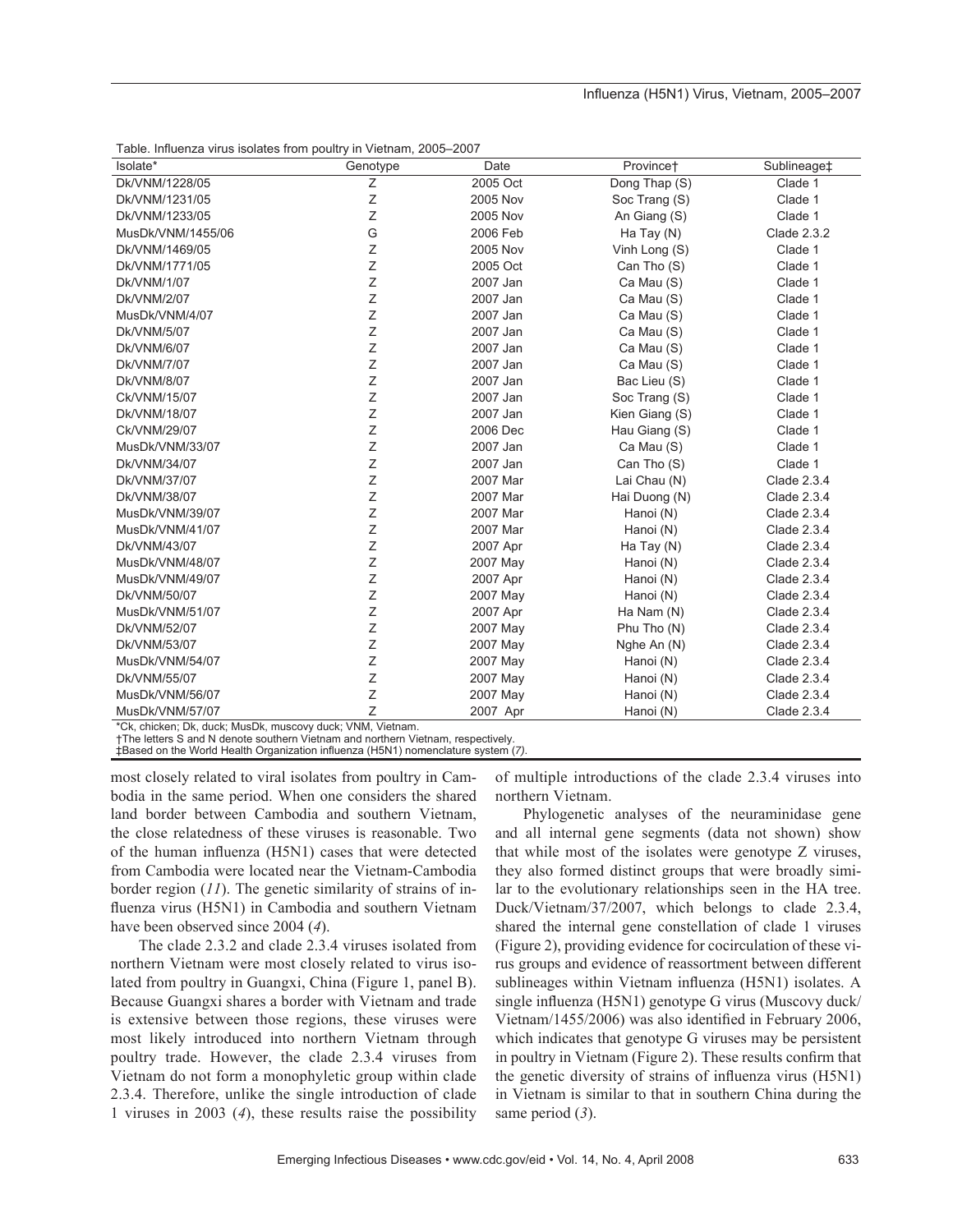#### **DISPATCHES**



Figure 1. A) Map of Vietnam showing the location of influenza A virus (H5N1) isolation from 2006 to 2007. B) Phylogenetic relationship of the hemagglutinin (HA) gene of influenza A viruses isolated in Vietnam during 2005–2007. Numbers above and below branches indicate neighbor-joining and Bayesian posterior probabilities, respectively. Analyses were based on nt 1–963 of the HA gene. The HA tree was rooted to swan/ Hokkaido/51/96. Numbers to the right of the figure refer to World Health Organization influenza (H5N1) clade designations (Table). Viruses names described in this study are shown in colored text; previously described Vietnam isolates are shown in *bold italic* text. \*Denotes viruses with the Ser-123-Pro substitution in the HA. #Denotes a clade 2.3.4 and clade 1 reassortant virus. Scale bar, 0.01 substitutions per site. BHG, bar-headed goose; Ck, chicken; Dk, duck; FJ, Fujian; Gs, goose; GX, Guangxi; GY, Guiyang; HK, Hong Kong Special Administrative Region, People's Republic of China; HN, Hunan; JX, Jiangxi; IDN, Indonesia; KHM, Cambodia; MusDk, muscovy duck; MYS, Malaysia; NGA, Nigeria; Qa, Quail; ST, Shantou; THA, Thailand; VNM, Vietnam; WDk, wild duck; YN, Yunnan.

The motif of multiple basic amino acids at the HA cleavage site that is characteristic of HPAI was maintained in all viruses characterized; however, clade-specific mutations were observed in different sublineages, consistent with previous reports (*3*,*4*,*8*,*12*). The receptor-binding pocket of HA1 retains Gln 222 and Gly 224 (H5 numbering), which preferentially binds avian-like  $\alpha$ 2,3-NeuAcGal linkages. However, all 12 clade 2.3.4 viruses and the single clade 2.3.2 virus have an Arg-212-Lys mutation in the HA, whereas 12 clade 1 viruses (marked on Figure 1) have a Ser-123-Pro mutation, previously reported from a Vietnam influenza (H5N1) human isolate  $(8)$ , which has been associated with receptor binding. The importance of this change is not clear (*13*,*14*).

Mutations in the Matrix protein 2 ion channel associated with amantadine resistance were detected in all clade 1 virus isolates tested. These viral strains retained the dual mutations Leu26Ile and Ser30Asn in the M2 protein similar to previous clade 1 strains (*15*). No mutation associated with amantadine resistance was recognized in those clade 2.3.2 and clade 2.3.4 strains except the reassortant Dk/ VNM/37/07, which had an additional Val-27-Ala mutation

in the M2 protein. Thus we recorded an HPAI (H5N1) virus strain with a triple mutation associated with amantadine resistance. All viruses characterized do not have mutations in the NA gene that confer resistance to oseltamivir. Other known virulence mutations, including at polymerase basic protein 2 position 627, were not present in any of the viruses characterized.

#### **Conclusions**

This study confirms that clade 2.3.4 virus sublineages that are dominant in southern China have now spread to northern Vietnam (*3*). These viruses appear to have replaced the clade 1 viruses in northern Vietnam just as previous influenza (H5N1) sublineages were replaced in southern China (*3*); however, clade 1 viruses are still detected in the southern provinces of Vietnam. It is, therefore, possible that the clade 1 viruses in southern Vietnam may eventually be replaced by clade 2.3.4. The availability of extensive genetic data from southern China enables us to recognize the development of influenza virus (H5N1) in Vietnam and indicates that clade 2.3.4 viruses may have been introduced into Vietnam on multiple occasions. However, because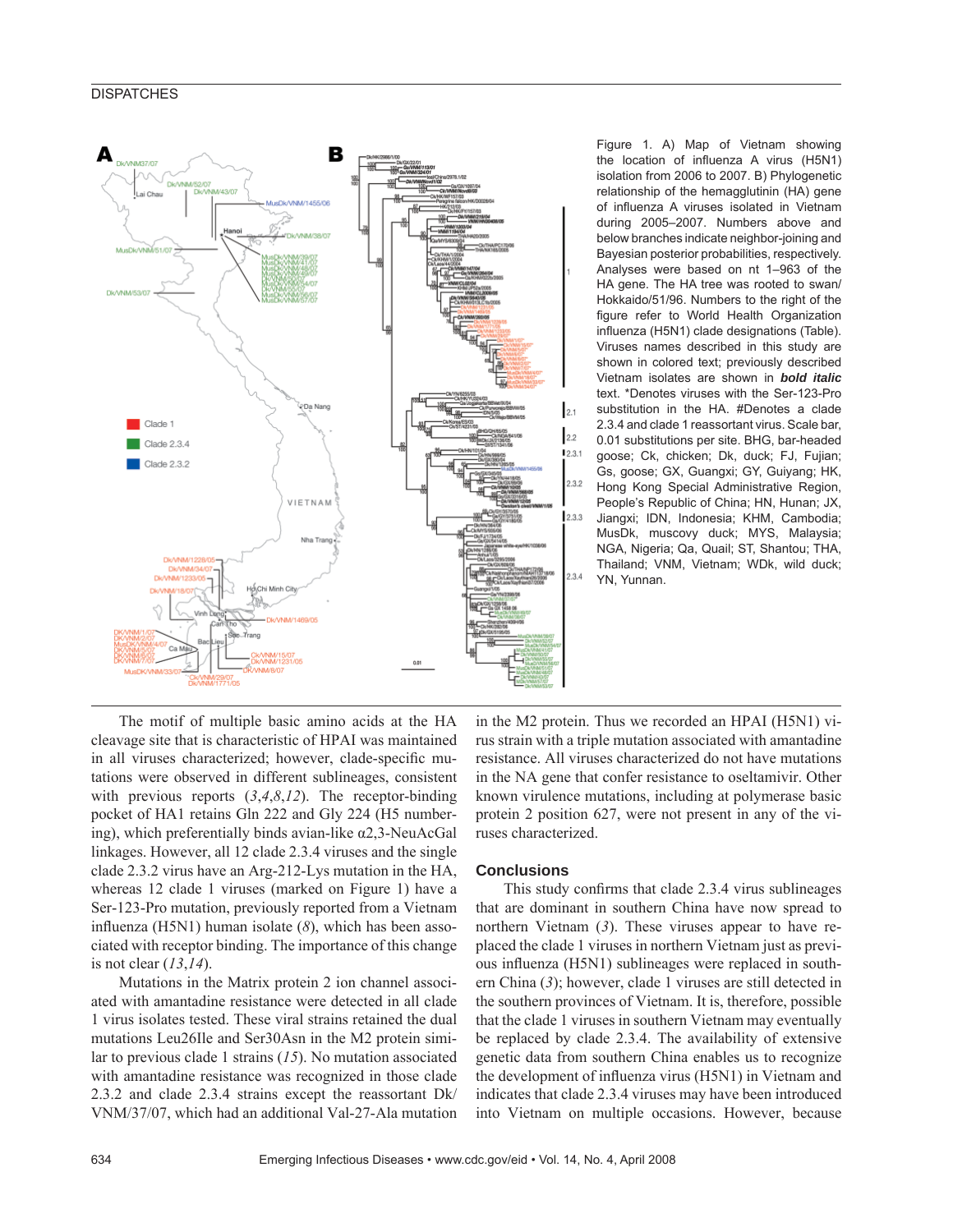systematic surveillance data are lacking, determining the interaction of viruses between the northern and southern provinces of Vietnam, and also between different countries in Southeast Asia, is not possible. When one considers that



Figure 2. Phylogenetic relationship of the polymerase basic 2 (PB2) gene of influenza A viruses isolated in Vietnam from 2006 to 2007. Numbers above and below branches indicate neighbor-joining and Bayesian posterior probabilities, respectively. Analyses were based on nt 986–2,288 of the PB2 gene. The tree was rooted to equine/ Prague/1/56. Viruses names described in this study are shown in colored text; previously described Vietnam isolates are shown in *bold italic* text. #Denotes a clade 2.3.4 and clade 1 reassortant virus. Scale bar, 0.01 substitutions per site. BHG, bar-headed goose; Ck, chicken; Dk, duck; FJ, Fujian; Gs, goose; GX, Guangxi; GY, Guiyang; HK, Hong Kong Special Administrative Region, People's Republic of China; HN, Hunan; JX, Jiangxi; IDN, Indonesia; KHM, Cambodia; MusDk, muscovy duck; MYS, Malaysia; NGA, Nigeria; Qa, Quail; ST, Shantou; THA, Thailand; VNM, Vietnam; WDk, wild duck; YN, Yunnan.

multiple sublineages of influenza virus (H5N1) are simultaneously endemic to Southeast Asia, systematic surveillance in poultry remains essential to understand the further evolution of this subtype in this region and the potential for pandemic emergence, as well as to monitor the efficacy and cross-protection of poultry vaccines.

#### **Acknowledgments**

We thank the Department of Animal Health of Vietnam for providing some of the viruses used in this study.

This study was supported by the Research Grants Council (HKU1/05C) of the Hong Kong SAR government, the Li Ka-Shing Foundation, the National Institutes of Health (NIAID contract HHSN266200700005C), and the Ministry of Agriculture and Rural Development of Vietnam. G.J.D.S. is supported by a career development award under NIAID contract HHSN266200700005C.

Dr T.D. Nguyen has been the head of the Department of Virology in the National Institute of Veterinary Research since 1988. His research interests include viral diseases of poultry and swine.

#### **References**

- 1. Nguyen DC, Uyeki TM, Jadhao S, Maines T, Shaw M, Matsuoka Y, et al. Isolation and characterization of avian influenza viruses, including highly pathogenic H5N1, from poultry in live bird markets in Hanoi, Vietnam, in 2001. J Virol. 2005;79:4201–12.
- 2. Chen H, Smith GJD, Li KS, Wang J, Fan XF, Rayner JM, et al. Establishment of multiple sub-lineages of H5N1 influenza virus in Asia – implications for pandemic control. Proc Natl Acad Sci U S A. 2006;103:2845–50.
- 3. Smith GJ, Fan XH, Wang J, Li KS, Qin K, Zhang JX, et al. Emergence and predominance of an H5N1 influenza variant in China. Proc Natl Acad Sci U S A. 2006;103:16936–41.
- 4. Smith GJD, Naipospos TSP, Nguyen TD, de Jong MD, Vijaykrishna D, Usman TB, et al. Evolution and adaptation of H5N1 influenza virus in avian and human hosts in Indonesia and Vietnam. Virology. 2006;350:258–68.
- 5. World Health Organization. Epidemiological record of WHO-confirmed human cases of avian influenza A (H5N1) infection. Wkly Epidemiol Rec. 2006;81:249–60.
- 6. Tran TH, Nguyen TL, Nguyen TD, Luong TS, Pham PM, Nguyen VC, et al. Avian influenza A (H5N1) in 10 patients in Vietnam. N Engl J Med. 2004;350:1179–88.
- 7. World Health Organization. Towards a unified nomenclature system for the highly pathogenic H5N1 avian influenza viruses. 2007 [cited 2007 Oct 10]. Available from http://www.who.int/csr/disease/ avian\_influenza/guidelines/nomenclature/en
- 8. World Health Organization Global Influenza Program Surveillance Network. Evolution of H5N1 avian influenza viruses in Asia. Emerg Infect Dis. 2005;11:1515–21.
- 9. Food and Agricultural Organization of the United Nations. Avian Influenza Disease Emergency Bulletin. 2006; issue 43 [cited 2007 Oct] 10]. Available from http://www.fao.org/avianflu/en/AIDEnews.html
- 10. Zwickl DJ. Genetic algorithm approaches for the phylogenetic analysis of large biological sequence datasets under the maximum likelihood criterion [dissertation]. Austin (TX): The University of Texas at Austin; 2006. Available from www.bio.utexas.edu/faculty/ antisense/garli/Garli.html